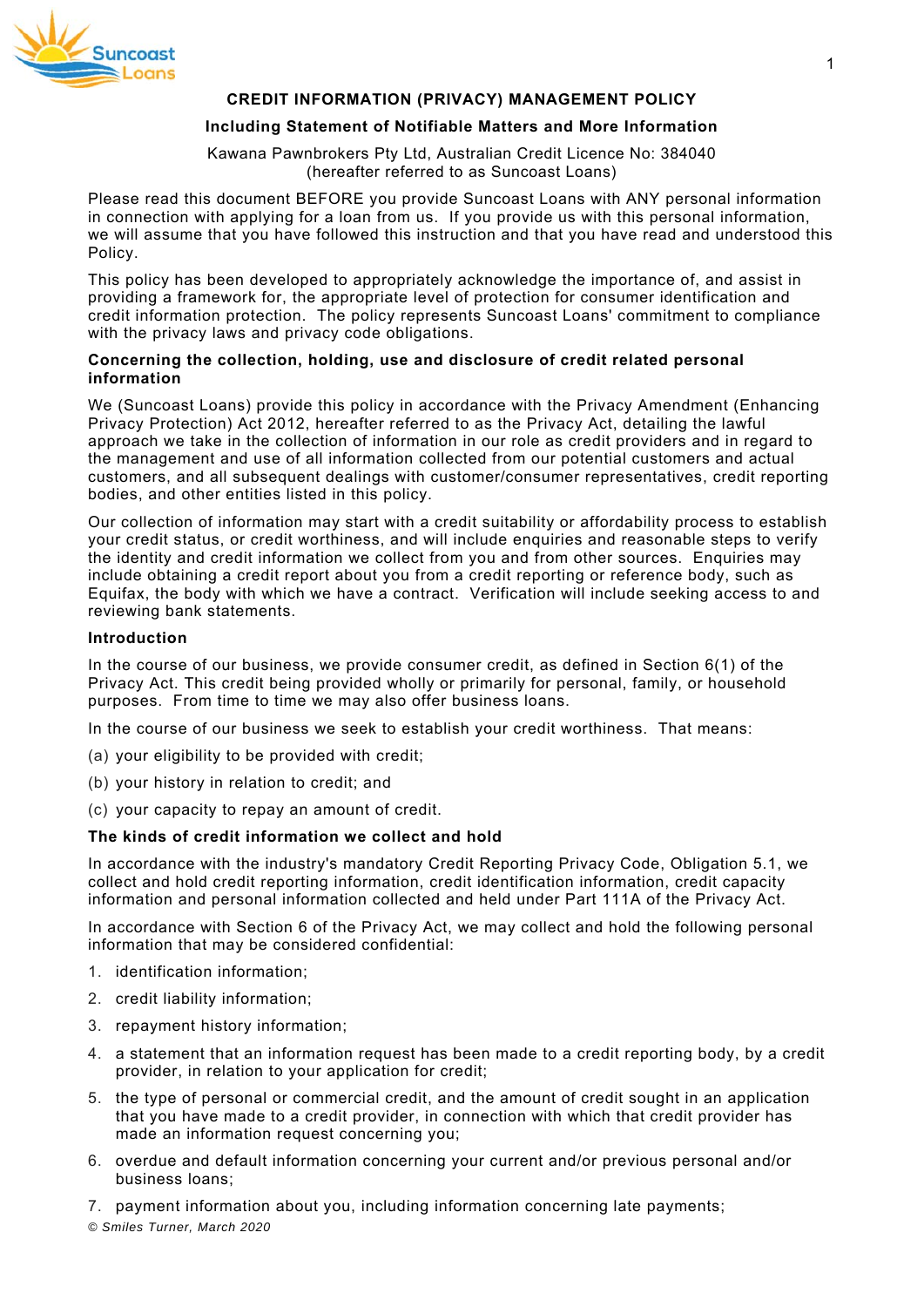

- 8. information about new arrangements you may have made involving an existing credit contract;
- 9. court proceedings (civil) information about you;
- 10. personal insolvency information about you, as included on the National Personal Insolvency Index, which relates to bankruptcy, debt agreements, personal insolvency agreements and Sections 50 and/or 188 Bankruptcy Act directions and/or authorities;
- 11. insolvency information associated with your company or companies seeking loans;
- 12. publicly available information concerning your activities in Australia and your credit worthiness, including information recorded on the National Personal Insolvency Index;
- 13. any opinion that we might reach that you have committed a serious credit infringement in relation to consumer credit we have provided to you, with the circumstances specified on the file;
- 14. any opinion that we might reach that you have committed a serious credit infringement in relation to business or commercial credit we have provided to you, with the circumstances specified on the file;
- 15. unsolicited information that we may deem relevant to keep on file; and
- 16. other relevant information in the circumstances.

Explanation of some of the key elements listed above is as follows.

#### **Identification information about you**

During the credit suitability assessment process, required under Sections 128-131 of the National Consumer Credit Protection Act, to assist in protecting you against identity theft and to assist in reducing the opportunity for fraud, we may ask you for some or all of the following identification information:

- your full name;
- any alias or previous name/s;
- date of birth;
- sex:
- current address;
- 2 previous addresses (if any);
- name of current employer; or
- name of last known employer; and
- driver's licence number.

To assist with business or commercial loan applications, we may ask you for:

- a copy of the company's Constitution and associated documentation;
- a copy of documents identifying the company directors;
- financial statements; and
- other documents.

#### **Consumer and business credit liability information**

We collect and hold consumer and/or business credit liability information, including:

- the name of the credit provider;
- whether or not the credit provider holds an Australian Credit Licence;
- the type of consumer credit;
- the day on which the consumer credit was entered into:
- the terms or conditions of the consumer credit which relate to the repayment of that credit and anything that may be prescribed by regulation;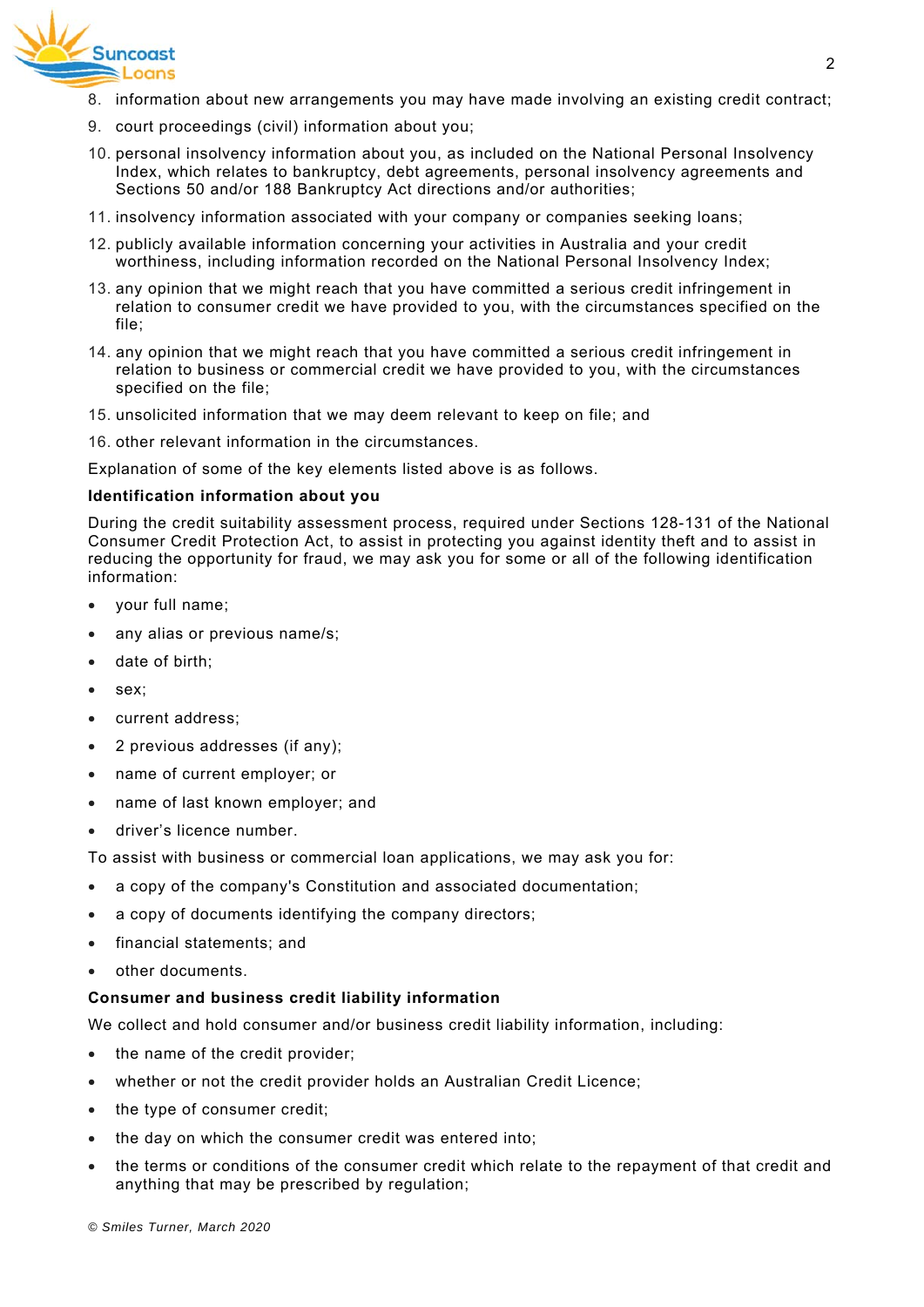

- the maximum amount available under the consumer credit; and
- the day on which the consumer credit is terminated, or otherwise ceases to be in force.

# **Repayment history information**

If and when we provide consumer credit to you, the following information about you as a consumer may be collected and held:

- whether or not you have met monthly repayment obligations, including any defaults;
- the date on which the monthly payment is due and payable; and
- if you make payments after the due and payable day, the day on which you actually made the payment.

Thereafter this information may be provided to a credit reporting or reference body.

# **Overdue and Default information**

We collect and hold information about any payment that is overdue and, under Section 88 of the National Credit Code, Regulation 86 of the National Consumer Credit Protection Regulations 2010 and Section 6Q of the Privacy Act, that:

- you are overdue in making the payment;
- you have received a written notice from us advising you of the overdue amount and requesting payment of the amount;
- the Statute of Limitations does not prevent us from recovering the amount; and
- where the amount overdue is \$150 or more, it is sufficient to list on your file with a credit reporting body. Any amount will be listed on the file we maintain concerning your identification and credit information.

#### **Court proceedings**

We may collect and hold information that is given or made against you in civil court proceedings that relate to any credit that has been provided to you, or for which you have applied.

#### **How we collect credit information**

We collect credit information from 6 possible sources:

- 1. from you;
- 2. from the documentation we request and you provide;
- 3. from credit reporting bodies;
- 4. from people or organisations you permit us to contact, to verify your credit relevant details;
- 5. from other credit providers;
- 6. from the External Dispute Resolution scheme (AFCA); and
- 7. from information about you publicly available, including court and tribunal reports and decisions.

Please note, depending on circumstances, we may choose not to seek information from all these sources to assess your credit application.

# **How we hold credit information securely**

In all circumstances, we take reasonable steps to protect your information from misuse, loss, interference, unauthorised access, modification or unauthorised disclosure. We choose not to provide further detail, for security reasons. Further protection detail can be provided to you verbally, on request.

# **The kinds of credit eligibility information that we hold**

This is credit reporting information and information about you that may be disclosed to us by a credit reporting body, under Division 2 of Part 111A of the Privacy Act.

# **How we hold credit eligibility information**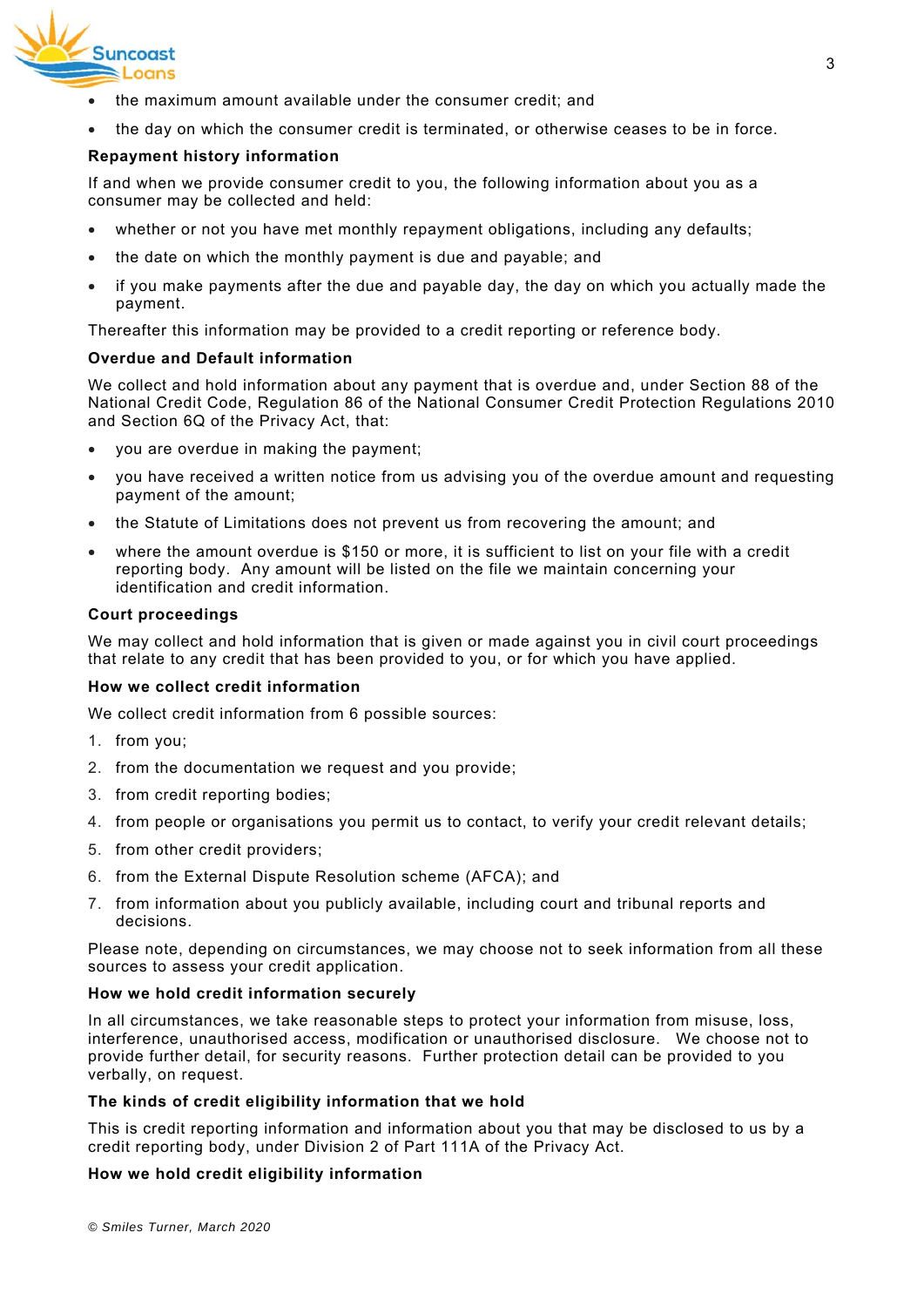

Hard copies are held in a locked environment, with other security protection after business hours and electronic copies are held in a secure environment, with the application of appropriate passwords and other computer and software security techniques.

## **The credit reporting body**

We provide information to and request information from Equifax, a credit reporting body. You may contact Equifax if:

- (a) you believe that the information they have on their file about you needs amendment or correction; and/or
- (b) you want the body to hold off disclosing any information from the their file about you because, on reasonable grounds, you believe that you have been, or are likely to be, a victim of fraud; and/or
- (c) you do not want the body to use their credit reporting information for the purposes of prescreening for direct marketing by a credit provider and/or
- (d) you would like a copy of Equifax's privacy policy, which you may request from Equifax and which Equifax will provide by email or by mail, at no charge.

The contact details for Equifax are:

Telephone: 13 8332

Website: www.equifax.com.au.

#### **Process when collecting information from a credit reporting body**

To obtain a credit report of some kind about you, we are required to provide certain information which Equifax will note on your credit file, along with the fact that we made an enquiry.

In accordance with Equifax polices, this information will probably appear on your credit report and will be accessible by credit providers who are customers of Equifax, when you are applying for a loan at some time in the future.

This identity and credit information and these listings could adversely impact on your future applications for credit, if the relevant future credit provider's application approval policies and processes include consideration of the number of past inquires as being indicative of something adverse or negative about you as a borrower.

We have no control over or input into Equifax's policies with regard to the content of their credit reports. If you proceed to applying for a loan with us, you will be provided with a Privacy Consent Agreement which includes further detail from the company concerning privacy for borrowers. When you indicate your consent or acceptance of that agreement, you will be agreeing to the possibility that the current or future information on your credit report may prevent you from obtaining the loan you are currently seeking, or some future loan.

#### **Information provided by credit reporting or reference bodies**

Subject to conditions, Part 111A of the Privacy Act permits credit reporting bodies, such as Equifax, the company we use, to collect from us, other credit providers and from elsewhere, the following information about you which may be included on your credit file held by Equifax, This information will be available to us and to any other client of the credit reporting body who makes a credit inquiry, seeking a credit report of some sort from that body.

This information is limited to personal credit information, credit reporting information, credit ID information and credit capacity information, and includes:

- 1. identification information;
- 2. consumer credit liability information;
- 3. repayment history information;
- 4. a statement that an information request has been made by us, another credit provider, broker, mortgage insurer or trade insurer, or other client of the credit reporting body;
- 5. the type of consumer credit or commercial credit;
- 6. default information;
- 7. serious credit infringement information;

*© Smiles Turner, March 2020*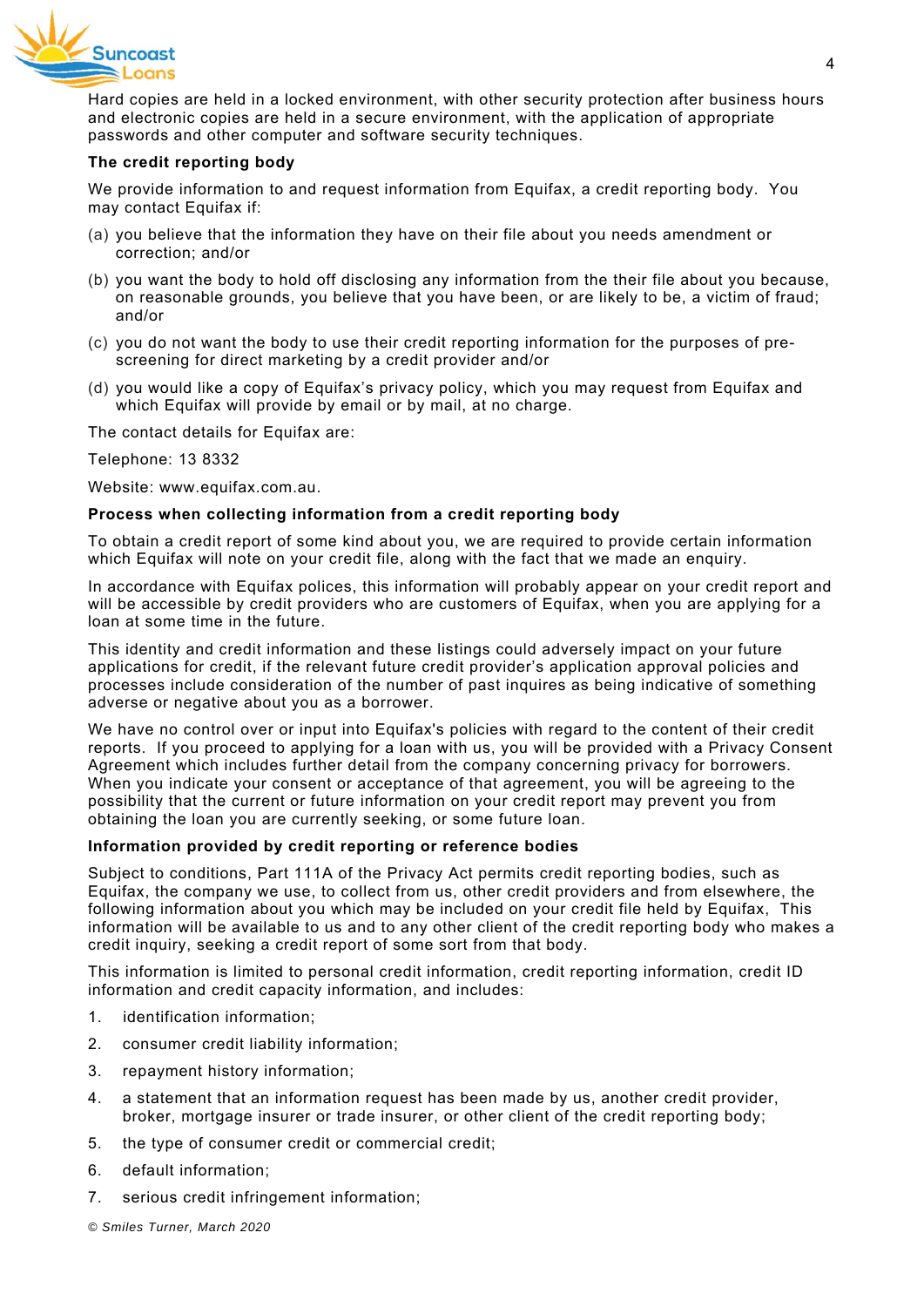

- 8. payment information;
- 9. new arrangement information, including changes in the terms and conditions of your credit contract;
- 10. court proceeding information;
- 11. personal insolvency information;
- 12. publicly available information as to your credit worthiness (subject to some exceptions); and/or
- 13. a credit provider's opinion that you have committed a serious credit infringement in relation to the consumer credit which credit provider has provided to you; and/or
- 14. the total indebtedness and any accumulation of such due to defaults in payment and associated fees and interest charges before, during and after the issuing of the Privacy Act's Section 6Q and Section 21D Notices.

Some of this information may be collected from us, some from other clients of the credit reporting body and some from other sources, as specifically indicated, or by implication indicated above.

Please note that the credit reporting body has discretion as to what it will include in a credit report about you and there is no opportunity under the Privacy Act, or Credit Reporting Privacy Code, to complain if the body chooses not to list certain information it holds about you, including information we have provided.

Should you have any issues with the information that the credit reporting body holds and uses in their reports about you, the complaint should be made direct to the credit reporting body, because that body is the only authorised or recognised entity that can make and implement the decision to change the information it holds. Please note that you will be required to fully, accurately and honestly explain the reasons you seek a change to the information on your credit file or credit report (whatever called).

You are invited to visit the Equifax website at www.equifax.com.au to view the following information:

- 1. How you can obtain Equifax's privacy policies.
- 2. Your right to access and correct information Equifax holds about you.
- 3. How you may complain if you think Equifax has breached privacy and credit reporting laws that apply to you.
- 4. Your right to request that Equifax not use any information held about you for purposes of prescreening, for any company to undertake direct marketing that involves you.
- 5. Your right to request that Equifax not use or provide to its clients any information about you if you believe that you are a victim of fraud.

# **Notifiable matters**

This document contains all the notifiable matters, as specified in the Credit Reference Privacy Code, together with all matters specified in the Privacy Act that we are required to communicate to you. As such, it constitutes a Notifiable Matters Statement and a Credit Information (Privacy) Management Policy.

In this document and in the Privacy Consent Agreement, which you may receive later, we have chosen the option available by the wording in Code Obligations 4.2 of the Credit Reporting Privacy Code to present the information required in Code Obligations 4.1, as well as the information required for presentation under the Privacy Act in this document. This Credit Information (Privacy) Management Policy and the Privacy Consent Agreement, including the Notifiable Matters Statement, are provided with clear instructions to you to read both, before you make any attempt to provide us with personal information in conjunction with applying for a personal loan from us.

#### **Transfer of information between us and Equifax, the credit reporting body**

This information transfer is permitted under Division 2 of Part 111A of the Privacy Act. The information involved is the credit-related personal information that a credit reporting body may provide about you, to assist us to assess your credit worthiness. This information is relevant for use in establishing your eligibility for consumer credit.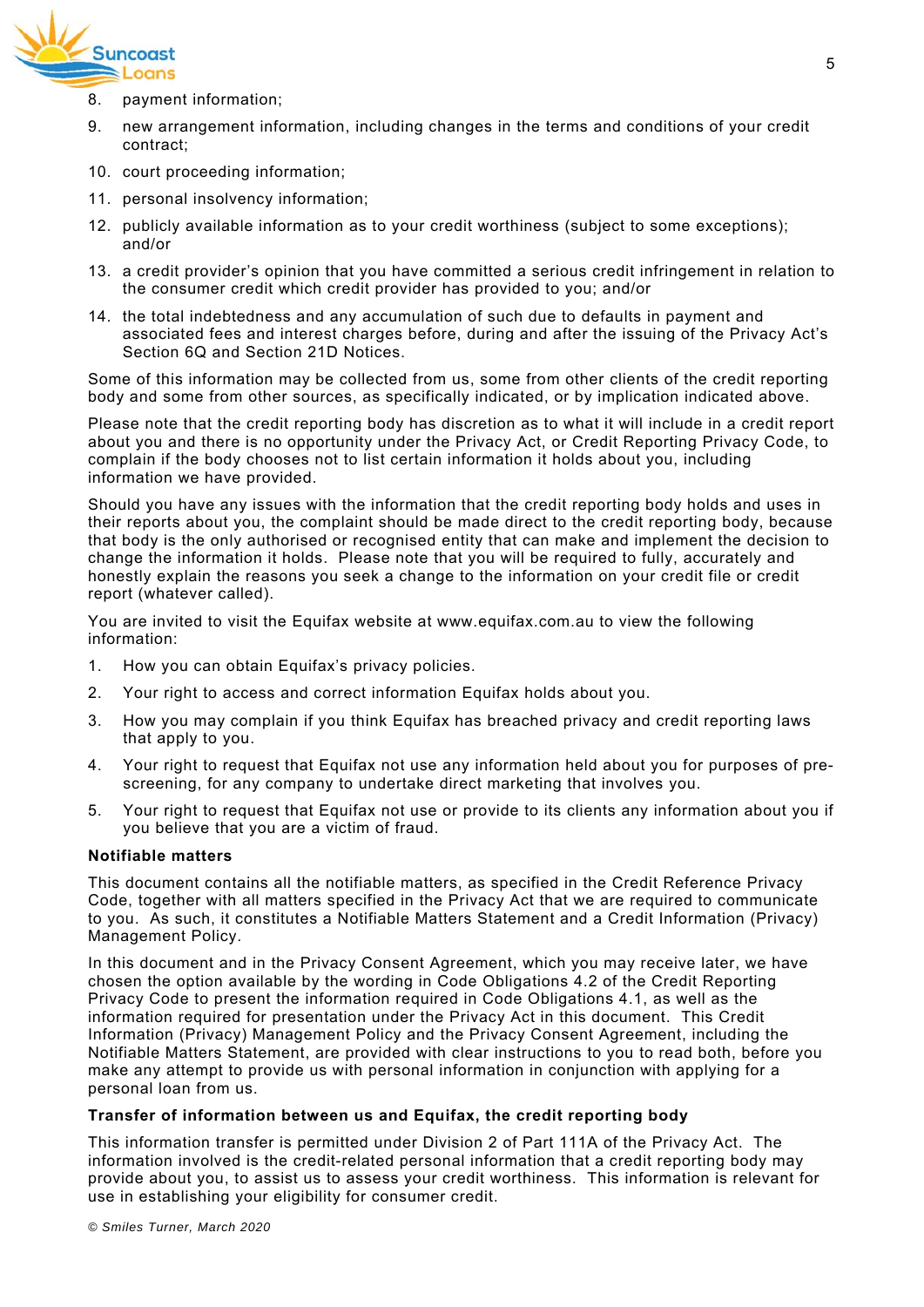

Please note that the company may contract with Equifax to have part or all of this information provided, from time to time, in accordance with company policy. This information has been provided to Equifax by credit providers with whom you have had contact, and includes:

- (a) information about you after you turned 18, except identification information;
- (b) credit applied for and/or supplied in Australia;
- (c) your repayment history; and
- (d) any default information.

If we provide a loan to you and you fail to meet your repayment obligations, or commit a serious credit infringement, we may be entitled to disclose this to the credit reporting body and it will be included on the file they hold about you.

Regardless of any request from anywhere, including credit "repair" companies, we will not remove, or attempt to facilitate the removal of, this default information from either our files or Equifax's files and credit reports, unless presented with clear and convincing evidence that the information is factually incorrect, the default has been repaired with full payment of the amount owing, or we have entered into a payment arrangement with the consumer that is the subject of an agreement between both parties.

# **Transfer of information between us and ASIC or AFCA**

In accordance with our Australian Credit Licence conditions and a number of provisions in the Australian Securities and Investments, National Consumer Credit Protection and the Anti-Money Laundering and Counter Terrorism Finance (AUSTRAC) Acts, we may be required to give ASIC, AUSTRAC or AFCA copies of all or some part of your information.

## **The purposes for which we collect, hold, use and disclose credit information and credit eligibility information**

The consumer credit-related purposes for which we collect, hold, use and disclose information are:

- 1. to assess your application to us for consumer credit; and
- 2. to collect payments that are overdue in relation to consumer credit we may have provided you; and
- 3. to collect payments that are overdue in relation to consumer credit provided by another credit provider, under a credit contract that has been assigned to us by that other credit provider [in accordance with Sub-sections 6K(2) and (3)].

In accordance with section 21M, we will disclose relevant and permitted information to debt collectors.

#### **Use of credit eligibility information**

In accordance with Section 21G, we use credit eligibility information for the following purposes:

- 1. credit related purposes involving you; or
- 2. permitted reporting of information to a credit reporting body; or
- 3. in connection with what we reasonably believe is a serious credit infringement that you may have committed; or
- 4. for a use prescribed by a court, or tribunal, or regulations.

We will disclose this information to:

- 1. credit bodies;
- 2. a company related to us;
- 3. a person responsible for processing your credit application; or
- 4. a person who manages our credit contracts; or
- 5. another credit provider, if we reasonably believe that you have committed a serious credit infringement; or
- 6. the Australian Financial Complaints Authority (AFCA); or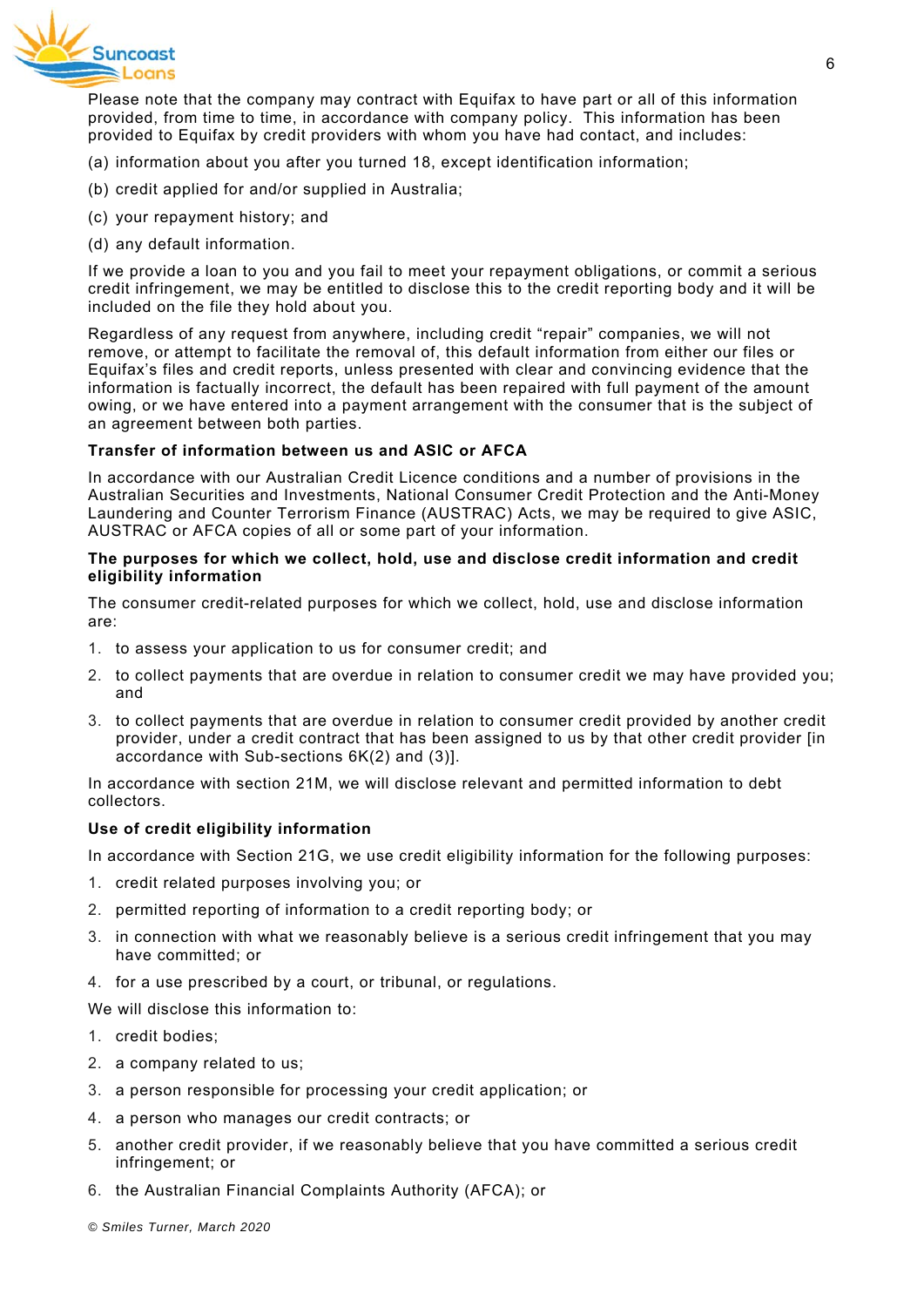7. as authorised under Australian law, regulation, court or tribunal.

In accordance with Section 21N of the Privacy Act, we may disclose information to an approved entity seeking participation in an assignment of your debt, or purchase of our business. Should the transaction proceed, you will be informed in writing, in accordance with Obligation 13 in the Credit Reporting Privacy Code and all our rights will be transferred to the acquirer, in accordance with Section 6K of the Privacy Act.

#### **How you may access credit eligibility information that we hold about you**

First contact the company's Privacy Compliance Manager on telephone: (07) 54 936133, or post to: PO Box 650 Mooloolaba, QLD, 4557, or email admin@suncoastloans.com.au.

- In accordance with Section 21T and Code Obligation 19, at your request, we will:
- (a) give you access to any credit information we hold about you;
- (b) respond to your request within a reasonable period and provide the access within 30 days of your request;
- (c) provide the information in a clear manner and provide reasonable explanations and summaries of the information, to assist you to understand the impact of the information; and
- (d) deny access, only if such would be unlawful, required under Australian law, or by a court or tribunal, or would prejudice an official enforcement body investigation.

Following your successful request, access will be provided by the Privacy Compliance Manager, who will facilitate the provision of a print out of your information stored in the company's Specialist Lending System. Any denial of access will be in writing, with the reason/s explained and details of the company's internal disputes resolution process, AFCA and the Office of the Australian Information Commission, to which you may lodge a complaint if not satisfied with the company's explanation.

# **Facilitating any changes to information previously provided to Equifax**

Where we have previously provided factually incorrect information to Equifax, or any other entity, we will contact them and inform them of the corrected information.

Should no correction be necessary because, after careful review, the Privacy Compliance Manager has determined the information kept on file by us is accurate, up-to-date, complete, relevant and not misleading, you will be informed of this and we will not make any attempt to encourage Equifax to change any information on its files that correctly reflects our information.

You are advised that to do so would be aiding and abetting Equifax to commit an offence under Sections 14 and Section 16A(4) of Privacy Principle 7 in the Privacy Act, which attracts fines of at least 37,000 and up to \$370,000. It would also be a serious breach of our contract with Equifax, attract offences under the Corporations Act and, arguably, the Crimes Act.

Should the Privacy Manager agree that some information held by us and provided to Equifax is inaccurate, not up-to-date, incomplete, irrelevant or misleading, but that other information including information about defaults in previous and current loan repayments held by us, provided to Equifax and included in their credit reports is accurate, up-to-date, complete, relevant or not misleading, only the information that needs correction will be amended, or sought to be amended or removed from Equifax's file and credit reports, as is appropriate. The accurate information will also not be amended or removed from our files, nor will any correct notation that a credit enquiry has occurred.

#### **How you may seek the correction of credit information and credit eligibility information that we hold**

Once you have inspected the personal credit information we hold on file about you, you may inform our Privacy Compliance Manager if you have discovered any information that is inaccurate, out-of-date, incomplete, irrelevant or misleading.

The Privacy Compliance Manager will be pleased to amend the file within 30 days but, in most cases, will require appropriate evidence from you to support your request. Please note that, in the exercise of this correction duty, the Privacy Compliance Manager is lawfully entitled to consult with a credit reporting body and/or another credit provider. You, and any entity consulted in the process, will be informed in writing of any correction.